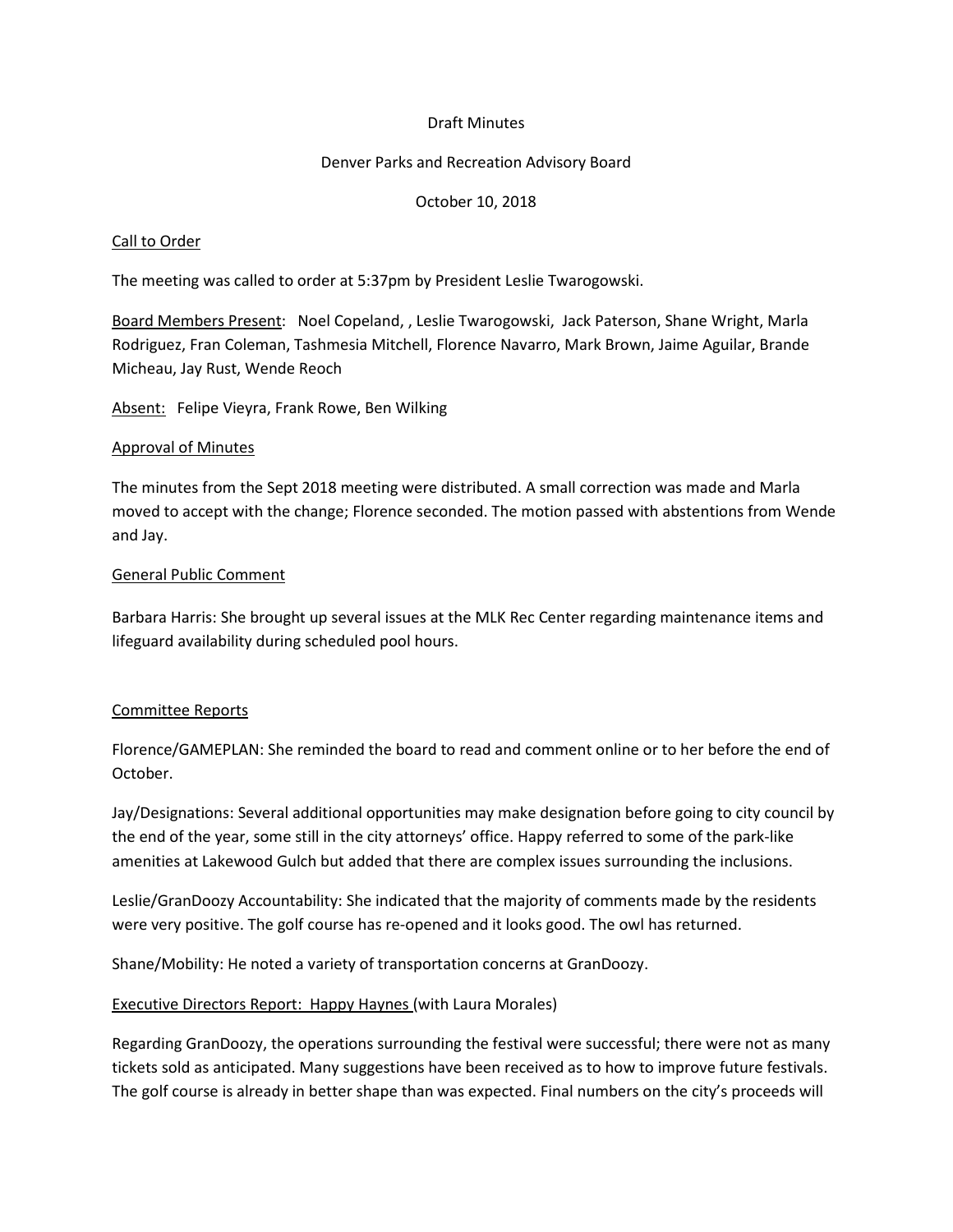be available soon. Happy said the department has a move date to The Post building of Oct 22<sup>nd</sup> but that future PRAB meetings will remain at current Webb 4<sup>th</sup> floor location. The next public meeting at College View Rec Ctr is the 24<sup>th</sup>. The Mayor has committed to provide activity support for College View programming, similar to conduct at the Johnson Rec Ctr, to support some programs which will extend to My Denver passes. The athletic fields permitting season kicks off again on November  $1<sup>st</sup>$ . Changes recently made to the permitting process are in effect and she explained the highlights affecting neighborhood groups through the end of the year. The Dog Park Master Plan update will host public review meetings on October 20 and 21<sup>st</sup>. Heron Pond updates will be presented at a public meeting on November 3. St. Charles Rec Center will host very spooky go-ings on later this month. Lastly, she distributed a draft for PRAB review of the new Code of Conduct policy for rec center use. It's a new policy compiling existing rules and regs but also adds issues and conduct which have not previously been codified. Fran inquired about GranDoozy's responsibility to return for the remaining 4 years of the contract; Happy replied there are "out clauses" for both parties. Jack brought up several issues on the distributed Code of Conduct referring to alcohol consumption not consistent with approved wording used in the recently updated Alcohol Policy; Happy took note.

#### Board Elections

Florence indicated there were no new nominations for PRAB Executive Committee other than the three current members (Pres, Leslie; Veep, Marla; Sec., David). Jay moved to accept the current committee by acclimation, Wende seconded, the vote was unanimous in favor. Florence and others thanked the officers for their work and opened a dialogue for increasing engagement by all members. Fran raised the issue of not having an excused absence policy as one reason she chose not to pursue a nomination. David commented the bylaws do not provide such a distinction. Fran brought up that each meeting's agenda is still not posted early enough for the board (or the public) to view. David brought up the need for committee assignments to be re-visited (the current assignments were distributed); between board member and issue changes this offers an opportunity for all to re-examine their interests and participation; Marla suggested assigning a chair to each committee. Shane offered the upcoming ballot measure 2A as an example of participation for board members.

#### Other Board Announcements

Leslie reported on Denver's hosting of Greater and Greener next summer and the possible opportunities to volunteer (especially at the St. Charles build out event slated for Sunday morning). David provided more details of the overall agenda from a recent planning overview meeting. Tash expressed interest in participating and wants more visibility for PRAB at this conference. Globeville Rec Ctr will host an open house to highlight the physical changes which have been made. Jay asked the board to send him comments after our recent DPR update on the recycled water issues and programs; Wende asked to become involved. Fran noted a variety of detention and flood control projects system wide and suggested possibly a tour be arranged to better understand all of the activities. Wende noted the restoration completion at Cranmer Park of the Sundial and thanked The Park People among others for their support. David thanked DPR for hosting the Mountain Parks tour last weekend and commented that there are plenty of tangible changes and improvements which have been made that aren't always